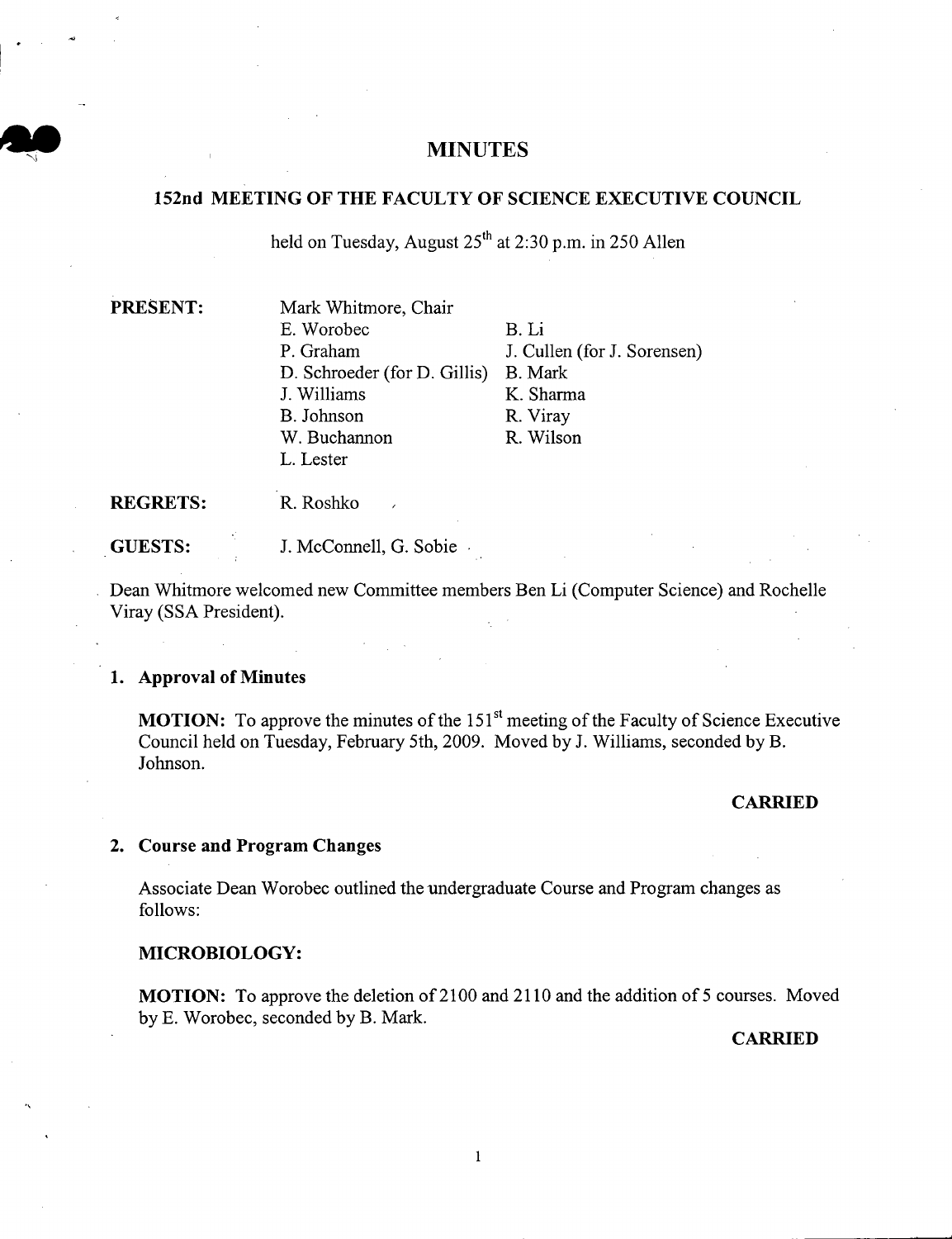**MOTION:** To recommend to Faculty Council the package of changes to the Microbiology programs as listed. Moved by B. Worobec, seconded by B. Mark.

# **CARRIED**

## **BIOLOGICAL SCIENCES:**

**I. 3** 

**MOTION:** To approve the deletion of *5* courses, addition of 3 courses, *5* modifications and changes to course numbering due to CUSB course number changes. Moved by B. Worobec, seconded by D. Schroeder.

### **CARRIED**

**MOTION:** To recommend to Faculty Council changes to the 4-Year Biological Science (Evolution and Biodiversity) Honours and Major programs - Introduction of Theme specific courses. Moved by B. Worobec, seconded by D. Schroeder.

# **CARRIED**

**MOTION:** To recommend to Faculty Council changes to the Biochemistry Honours and Major (incl. Co-op) programs – including changes resulting from the proposed Introductory Microbiology course changes. Moved by B. Worobec, seconded by B. Mark.

#### **CARRIED**

**MOTION:** To recommend to Faculty Council changes to the Biotechnology programs resulting from the new CUSB course offerings and numbers and the proposed introductory Microbiology course changes. Moved by B. Worobec, seconded by B. Mark.

#### **CARRIED**

### **CHEMISTRY:**

**MOTION:** To approve the addition of two courses. Moved by B. Worobec, seconded by J. Cullen.

## **CARRIED**

**MOTION:** To recommend to Faculty Council the proposal of a 3-Year B.Sc Degree with a Chemistry Focus. Moved by B. Worobec, seconded by J. Cullen.

### **CARRIED**

**MOTION:** To recommend to Faculty Council the changes to the Bioanalytical Chemistry Focus Area - non-Chemistry course listing. Moved by E. Worobec, seconded by J. Cullen.

## **CARRIED**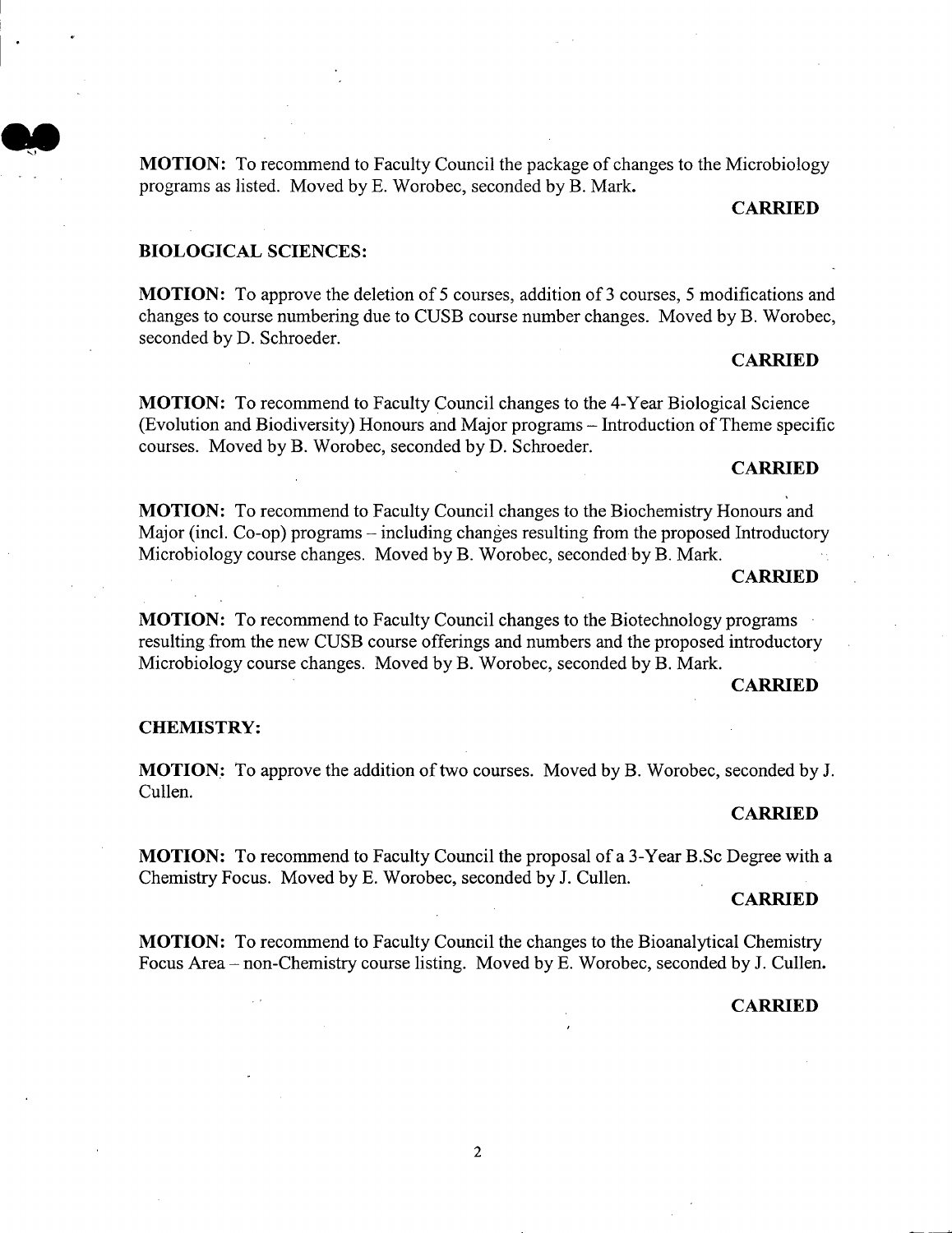## **COMPUTER SCIENCE:**

**MOTION:** To recommend to Faculty Council the introduction of a joint Honours program in Computer Science and Statistics (mci. Co-op) and the Introduction of a Co-operative option for students in the Joint Computer Science-Physics and Astronomy Honours degree. Moved by B. Worobec, seconded by B. Li.

## **CARRIED**

#### **GENETICS:**

**MOTION:** To recommend to Faculty Council changes to the 4-year Honours Degree in Genetics (mci. changes resulting from the Introductory Microbiology course changes) and the Introduction of a 4-year Major Degree in Genetics. Moved by B. Worobec, seconded by D. Schroeder.

## **CARRIED**

#### **PHYSICS and ASTRONOMY:**

**MOTION:** To approve the deletion of 2200, the addition of 2210 and modifications to 6 courses. Moved by B. Worobec, seconded by R. Wilson.

#### **CARRIED**

**MOTION:** To recommend to Faculty Council the change to the Physics General Degree course listing resulting from the deletion of 2200. (6 credit hours to 3). Moved by B. Worobec, seconded by R. Viray.

## **CARRIED**

#### **PSYCHOLOGY:**

**MOTION:** To recommend to Faculty Council the changes to the 4-year Honours and Major Degrees in Psychology due to the addition and deletion of courses. Moved by B. Worobec, seconded by R. Wilson.

#### **CARRIED**

#### **3. Graduate Course Changes**

#### **MICROBIOLOGY:**

**MOTION:** To approve the course change in Microbiology. Moved by P. Graham, seconded by B. Mark.

#### **CARRIED**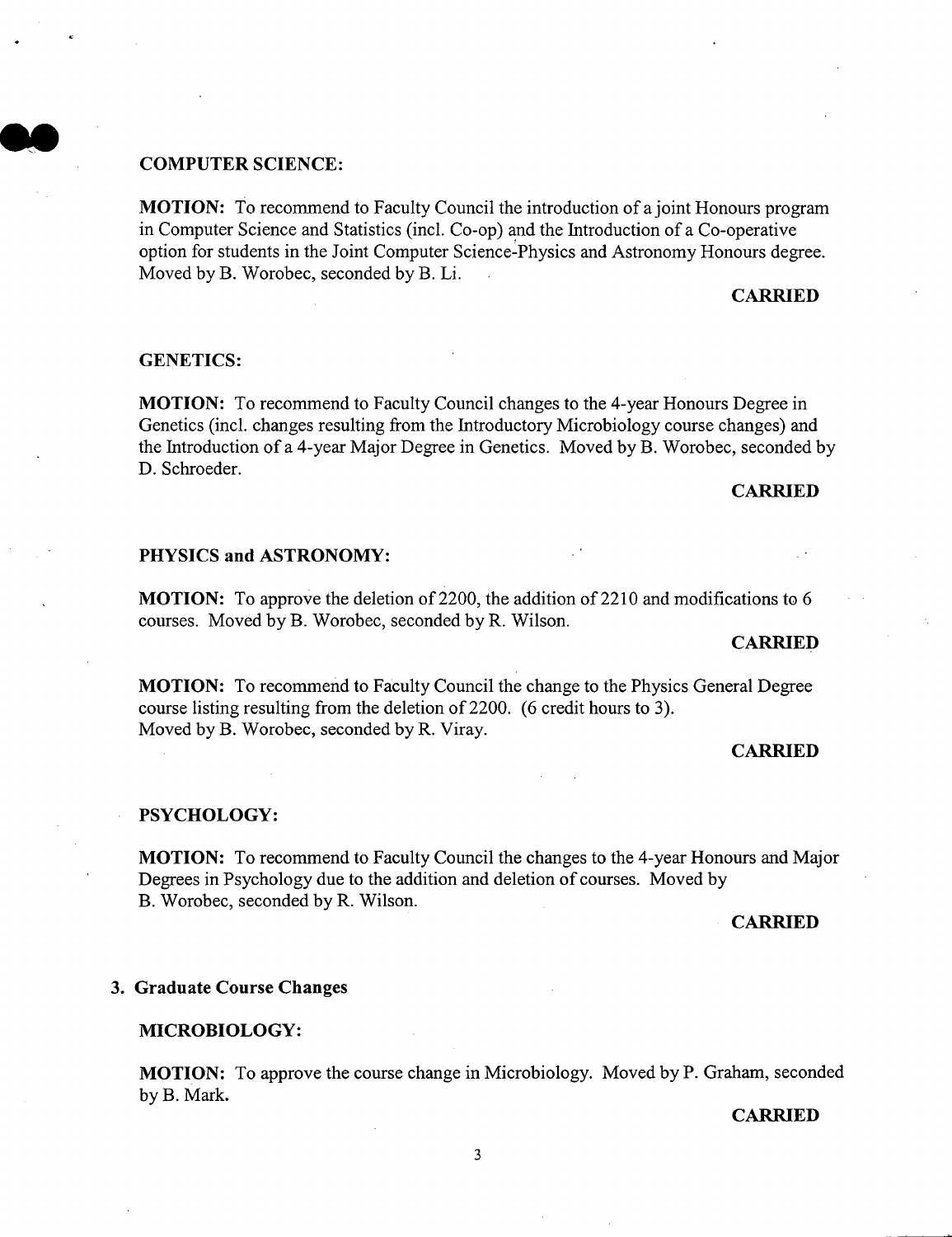# **Approval of Faculty Council Agenda**

**MOTION:** To approve the Agenda for the Faculty Council Meeting scheduled for September  $8<sup>th</sup>$ , 2009. Moved by J. Williams, seconded by B. Johnson.

# **Other Business**

**CARRIED** 

Dean Whitmore will report on the Duff Roblin fire at Faculty Council.

# **Adjournment**

The meeting adjourned at 4:20 p.m.